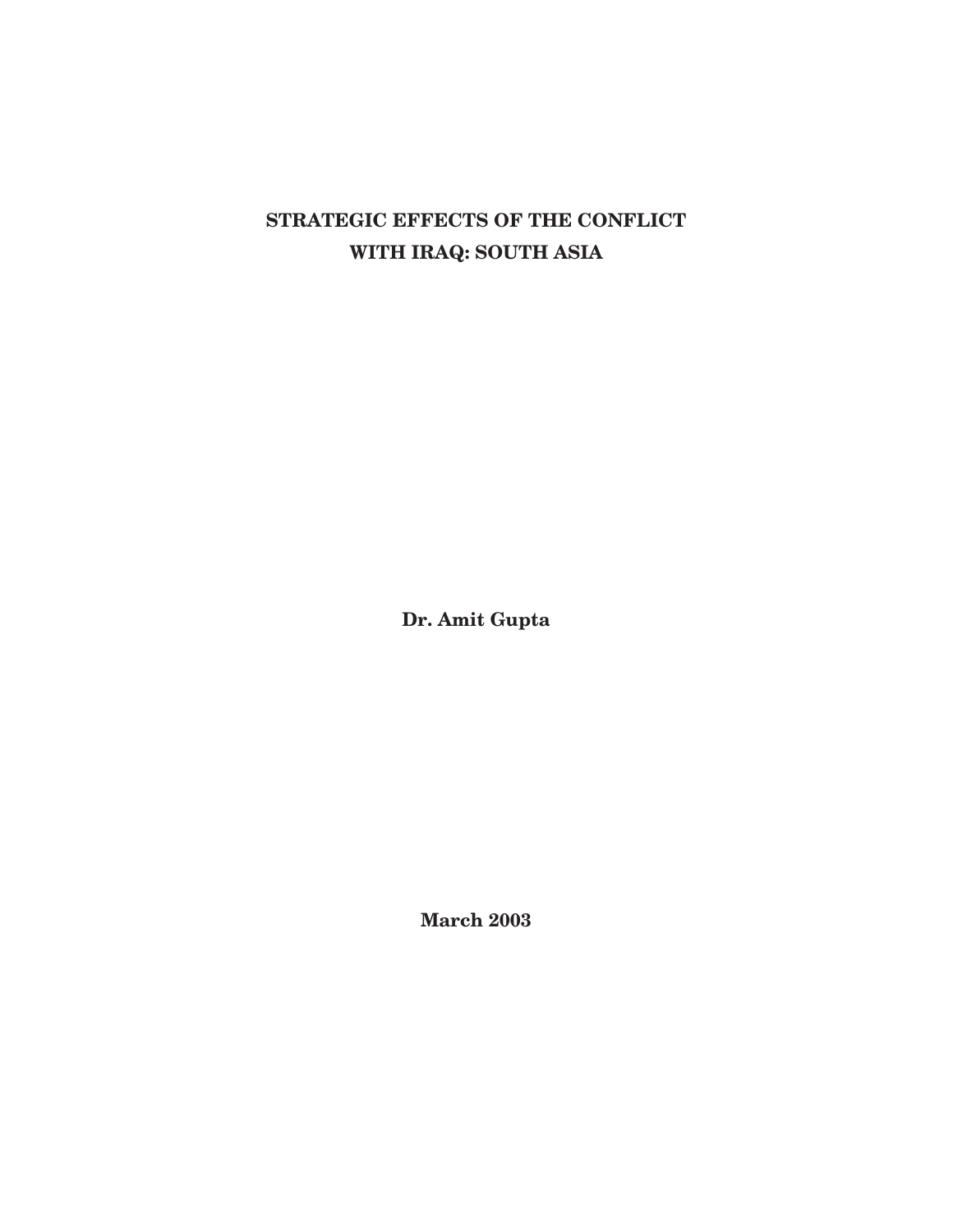#### **\*\*\*\*\***

The views expressed in this report are those of the author and do not necessarily reflect the official policy or position of the Department of the Army, the Department of Defense, or the U.S. Government. This report is cleared for public release; distribution is unlimited.

#### **\*\*\*\*\***

Comments pertaining to this report are invited and should be forwarded to: Director, Strategic Studies Institute, U.S. Army War College, 122 Forbes Ave., Carlisle, PA 17013-5244. Copies of this report may be obtained from the Publications Office by calling (717) 245-4133, FAX (717) 245-3820, or by e-mail at *Rita.Rummel@carlisle.army.mil*

#### **\*\*\*\*\***

Most 1993, 1994, and all later Strategic Studies Institute (SSI) monographs are available on the SSI Homepage for electronic dissemination. SSI's Homepage address is: *http://www.carlisle.army. mil/ssi/index.html*

#### **\*\*\*\*\***

The Strategic Studies Institute publishes a monthly e-mail newsletter to update the national security community on the research of our analysts, recent and forthcoming publications, and upcoming conferences sponsored by the Institute. Each newsletter also provides a strategic commentary by one of our research analysts. If you are interested in receiving this newsletter, please let us know by e-mail at *outreach@carlisle.army.mil* or by calling (717) 245-3133.

ISBN 1-58487-123-7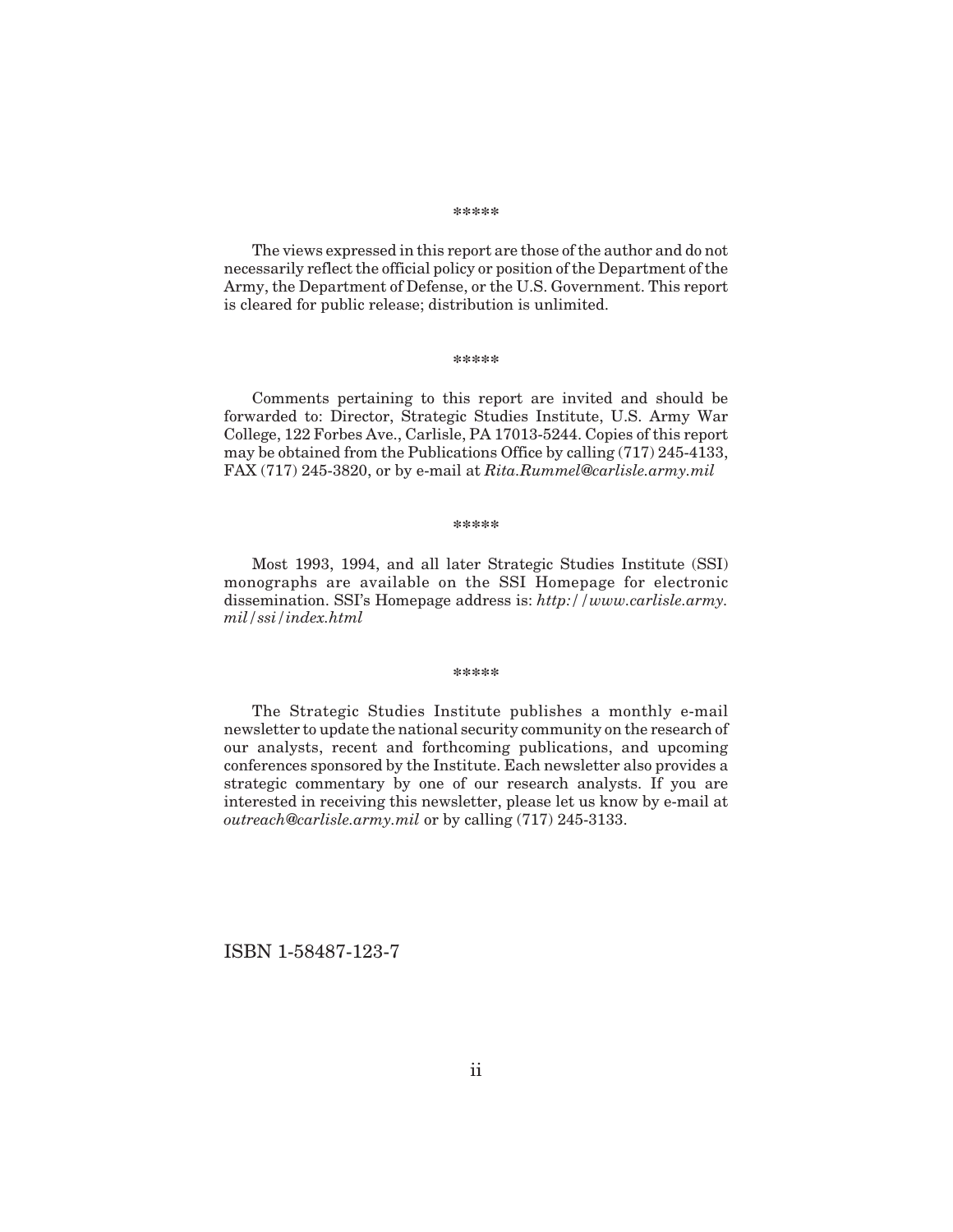### **FOREWORD**

War with Iraq signals the beginning of a new era in American national security policy and alters strategic balances and relationships around the world. The specific effects of the war, though, will vary from region to region. In some, America's position will be strengthened. In others, it may degrade without serious and sustained efforts.

To assess this dynamic, the Strategic Studies Institute (SSI) has developed a special series of monographs entitled *Strategic Effects of the Conflict with Iraq*. In each, the author has been asked to analyze four issues: the position that key states in their region are taking on U.S. military action against Iraq; the role of America in the region after the war with Iraq; the nature of security partnerships in the region after the war with Iraq; and the effect that war with Iraq will have on the war on terrorism in the region.

This monograph is one of the special series. SSI is pleased to offer it to assist the Department of Army and Department of Defense in crafting the most effective strategy possible for dealing with the many consequences of war with Iraq.

> DOUGLAS C. LOVELACE, JR. Director Strategic Studies Institute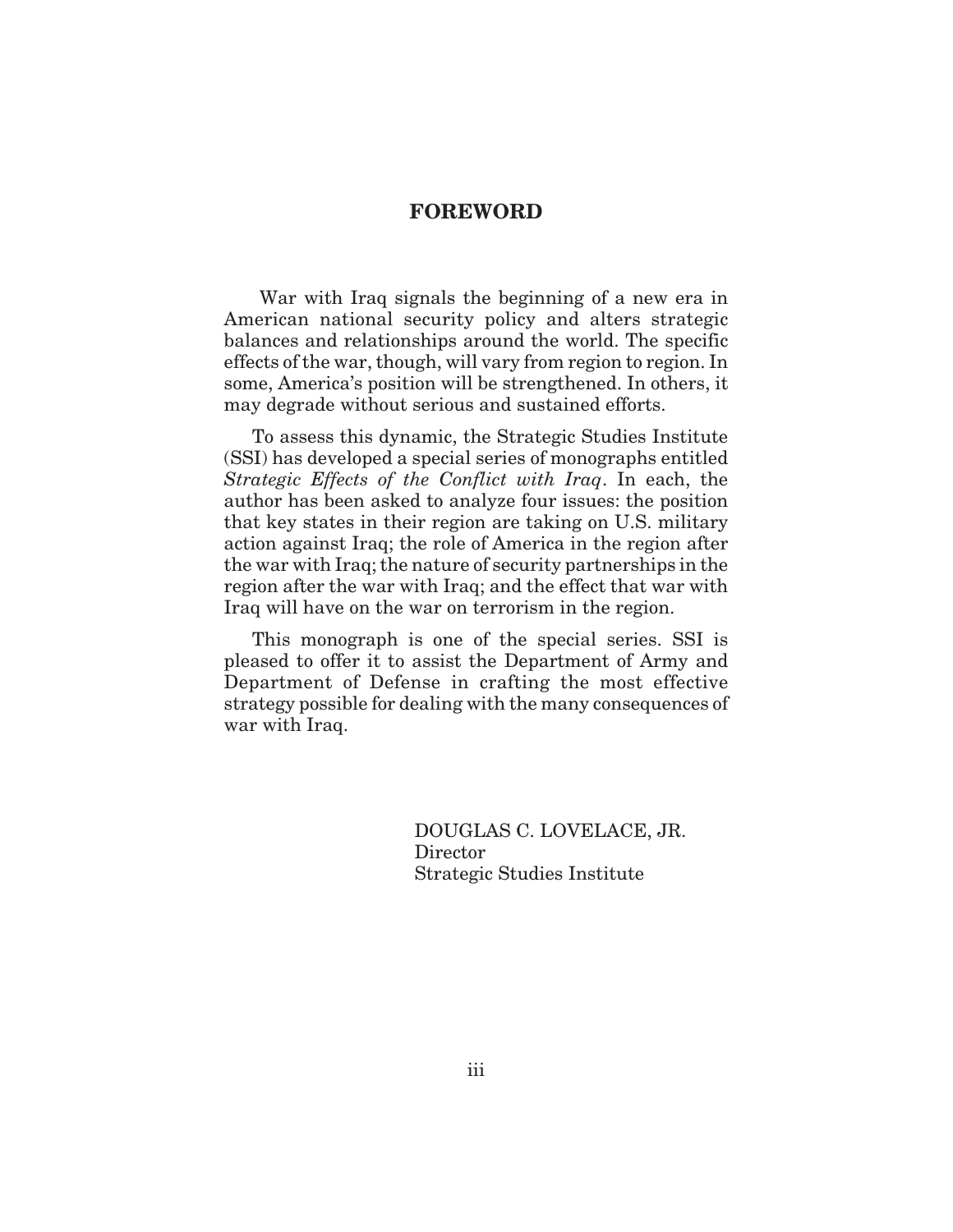## **BIOGRAPHICAL SKETCH OF THE AUTHOR**

AMIT GUPTA is a Visting Fellow in the Program in Arms Control at the University of Illinois, Urbana-Champaign. He is the author of *Building an Arsenal* (Praeger), and co-editor with Raju G. C. Thomas of *India's Nuclear Security* (Lynne Rienner). Dr. Gupta was educated at the University of Delhi and the Australian National University, and has a Ph.D. from the University of Illinois.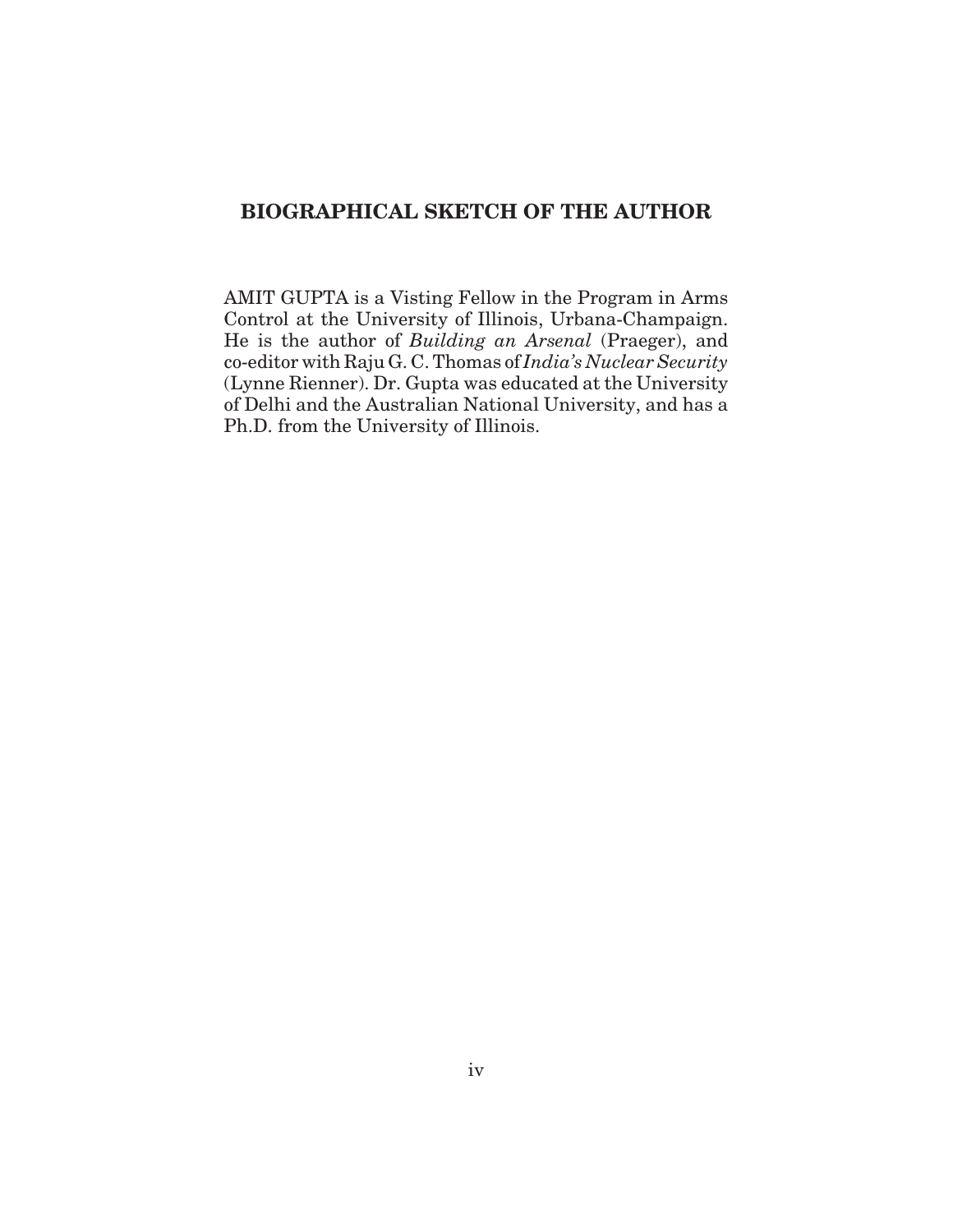## **STRATEGIC EFFECTS OF THE CONFLICT WITH IRAQ: SOUTH ASIA**

## **Conclusions:**

India and Pakistan, the major countries of South Asia, have distanced themselves from the proposed U.S.-led military action in Iraq. Both countries remain concerned that a prolonged war would affect their domestic security situation and their economies adversely.

The war will not change either country's long-term relationship with the United States. They see the United States as an important strategic and economic partner.

India and Pakistan will continue to provide strong support in the war on terrorism. Increased security cooperation is taking place with India.

India, especially, could be a partner in the post-war reconstruction of Iraq's economy, its civil society, and its military.

#### **Background.**

India and Pakistan have shied away from President Bush's call for a military effort to change the regime in Baghdad. India's official position was given in a joint statement during the official visit of Russian President Vladimir Putin to New Delhi in December 2002. The two governments agreed that:

Both sides strongly opposed the unilateral use or threat of use of force in violation of the UN charter as well as interference in internal affairs of other states . . . [Further,] it was stressed [in their talks] that the comprehensive settlement of the situation around Iraq is possible only through political and diplomatic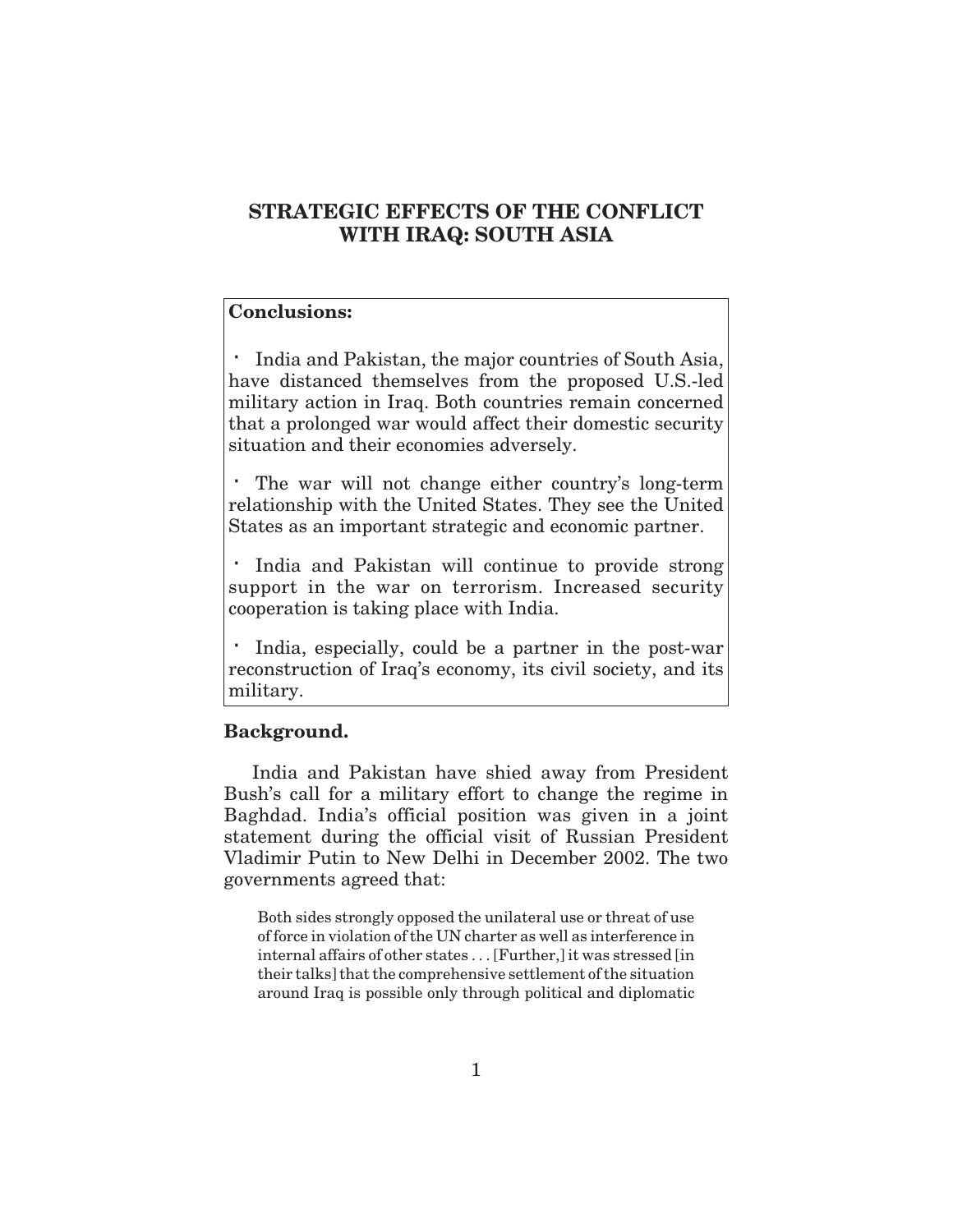efforts in strict conformity with the rules of international law only under the aegis of the United Nations... $\cdot$ <sup>1</sup>

For Pakistan, being an American ally in the war on terror has placed some domestic pressure on the Musharraf government. This makes Islamabad reluctant to participate in another military operation that is viewed as being anti-Muslim in its orientation.<sup>2</sup> Leaders of the Islamic fundamentalist party, Muttahida Majlis-e-Amal (MMA), that has formed provincial governments in Balochistan and the crucial, to the war on terror, North West Frontier Province, made it clear that, if General Musharraf followed the American policy line, they would not allow the government to function. More importantly, MMA ministers have begun to call for a revival of the Taliban and resistance to the Karzai government in Kabul. The ministers have also said that they will use force to oppose the operations of the FBI and American forces on Pakistani soil.<sup>3</sup>

Added to the anger of the Islamic groups is a broad public movement against U.S. policy in Iraq that could be used to help launch an agitation against the Musharraf regime. Pro-democracy forces in the country may use any potential movement to further their own agenda. In such a situation, Pakistani observers believe that it would be hard to continue Pakistan's policy to support the war on terrorism.

Further, a large Pakistani diaspora population lives in the Middle East—although not in Iraq—and the Pakistani government is concerned about the adverse impact of any military operation on this community. Both Pakistan and India, as net energy importers, are concerned about the short-term spike in oil prices that any conflict will bring. A protracted war would lead to an economic downturn in both states, but Pakistan would face more severe economic problems because of the fragile state of its economy.

India does not support military intervention because it has approximately four million citizens working in the Persian Gulf region, and it fears that a conflict would endanger the lives and livelihood of this diaspora group.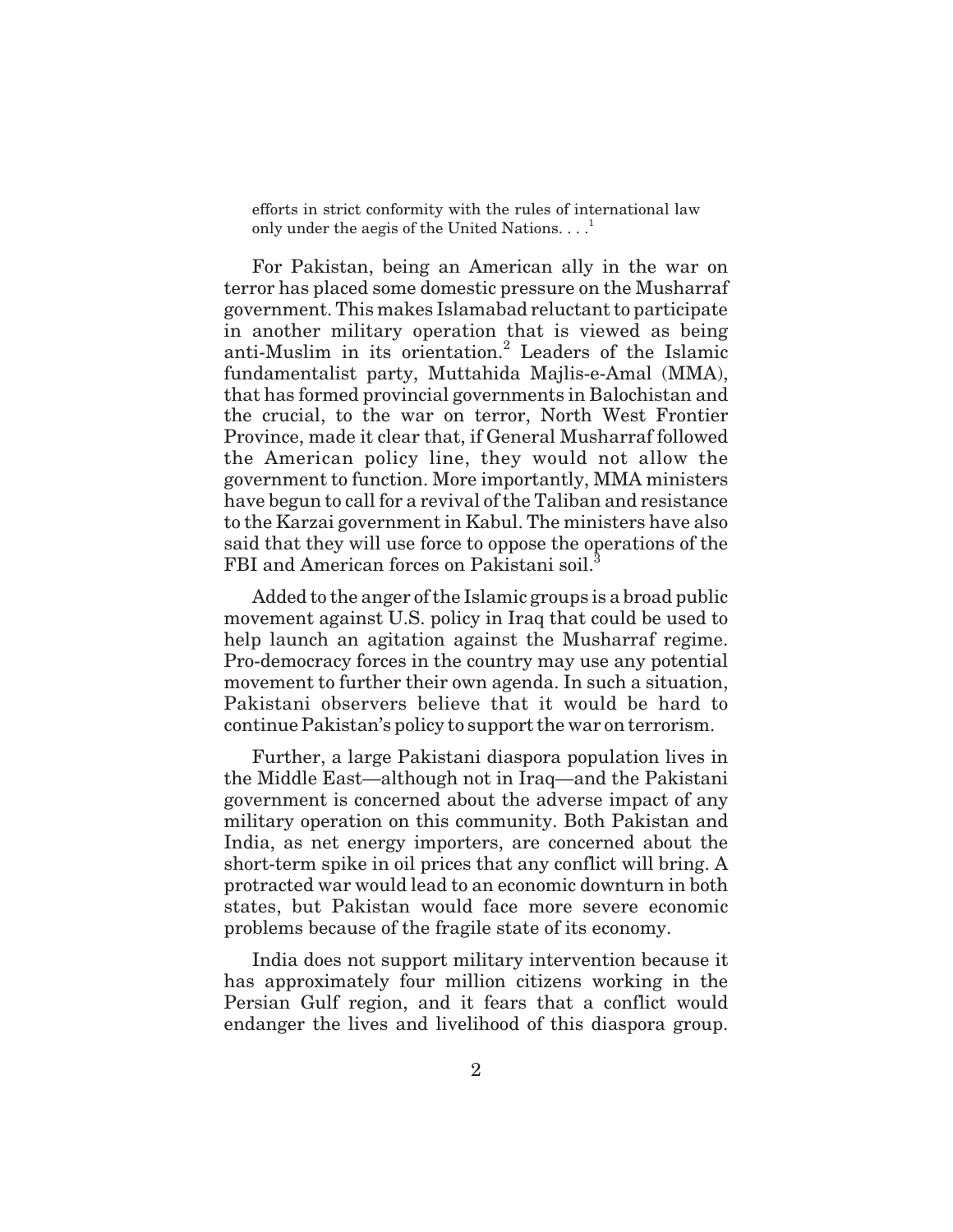Further, the Indian government traditionally has maintained strong ties with the government in Baghdad: Indian military personnel have trained Iraqi officers since the early 1960s; hundreds of thousands of Indians have worked in Iraq; and the Indian government has maintained strong links with the Baathist government in Baghdad because of its secular credentials.

There is also the concern that any military operation would be viewed as being anti-Muslim rather than anti-Saddam. Participating in the war effort could lead to sectarian violence in India as sections of India's Muslim community (which is over 120 million people) may protest the government's decision to participate in the war.

A unilateral use of force by the United States would cause concern in India since it believes that multilateralism should be the bedrock of a post-Cold War international system. A use of force against Baghdad which is not sanctioned by the United Nations would, therefore, lead to a formal Indian expression of concern. At the same time, however, the long-range benefits of a U.S.-Indian strategic relationship, coupled with the possible fallout of a war, will see New Delhi continue to push for a closer relationship with Washington.

Such a maturing of the relationship would be aimed at strengthening the joint efforts against the war on terrorism, enhancing India's military capability, and, possibly, reacting to the military lessons of an Iraq war.

### **Counterterrorism and South Asia.**

Pakistan and, to a lesser extent, India remain important allies in the war against terror. The recent arrest of Khalid Sheikh Mohammed suggests that the war on terror is succeeding, as Pakistan is permitting American law enforcement and security agencies to assist in tracking suspected al-Qaeda within the country.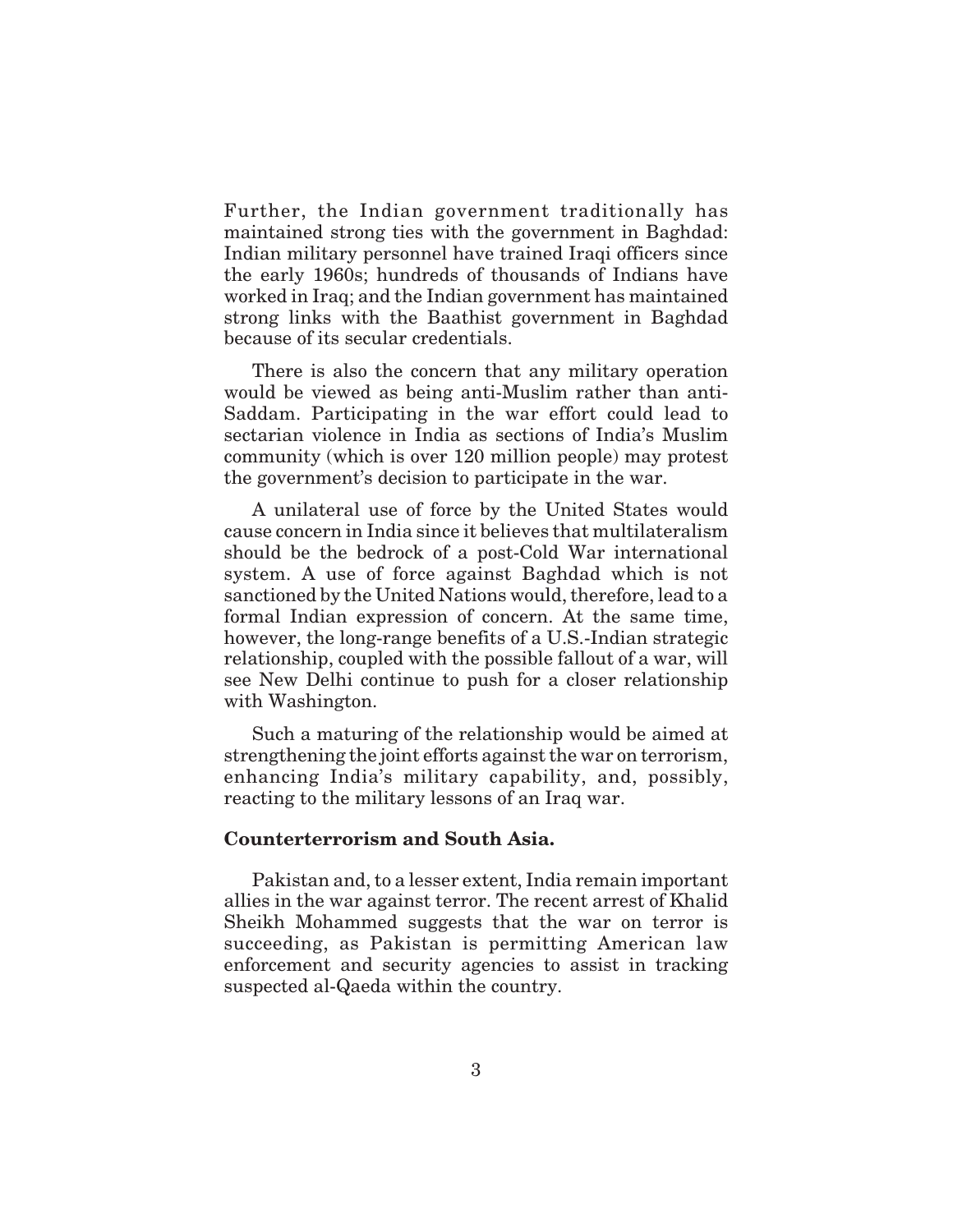The CIA and the FBI are providing training and equipment to Pakistani police and agents as part of their efforts to apprehend al-Qaeda operatives. The U.S. Justice Department, for its part, has allocated \$73 million to boost Pakistan's border security. The program will provide all-terrain vehicles, Apache helicopters, and radio communication equipment, in addition to training for provincial and tribal police and army troops.<sup>4</sup> Additionally, Pakistan and the United States are expected to set up a Joint Working Group on counterterrorism.

The United States-India Counterterrorism Joint Working Group was established in January 2000. The group reached the following agreements in counterterrorism cooperation:

Broadened their exchange of information and assessments on the international and regional terrorist situation;

Strengthened intelligence and investigative cooperation;

Qualitatively upgraded and expanded anti-terrorism training programs for Indian law enforcement officials;

Signed a Mutual Legal Assistance Treaty;

Launched a bilateral Cyber Security Forum, with a wide-ranging program of action to address challenges of cyberterrorism and information security;

Introduced military-to-military cooperation on counterterrorism to supplement the initiatives of the U.S.-India Defense Policy Group in this area;

Worked together closely on multilateral initiatives on terrorism, including on the implementation of UNSC Resolution 1373;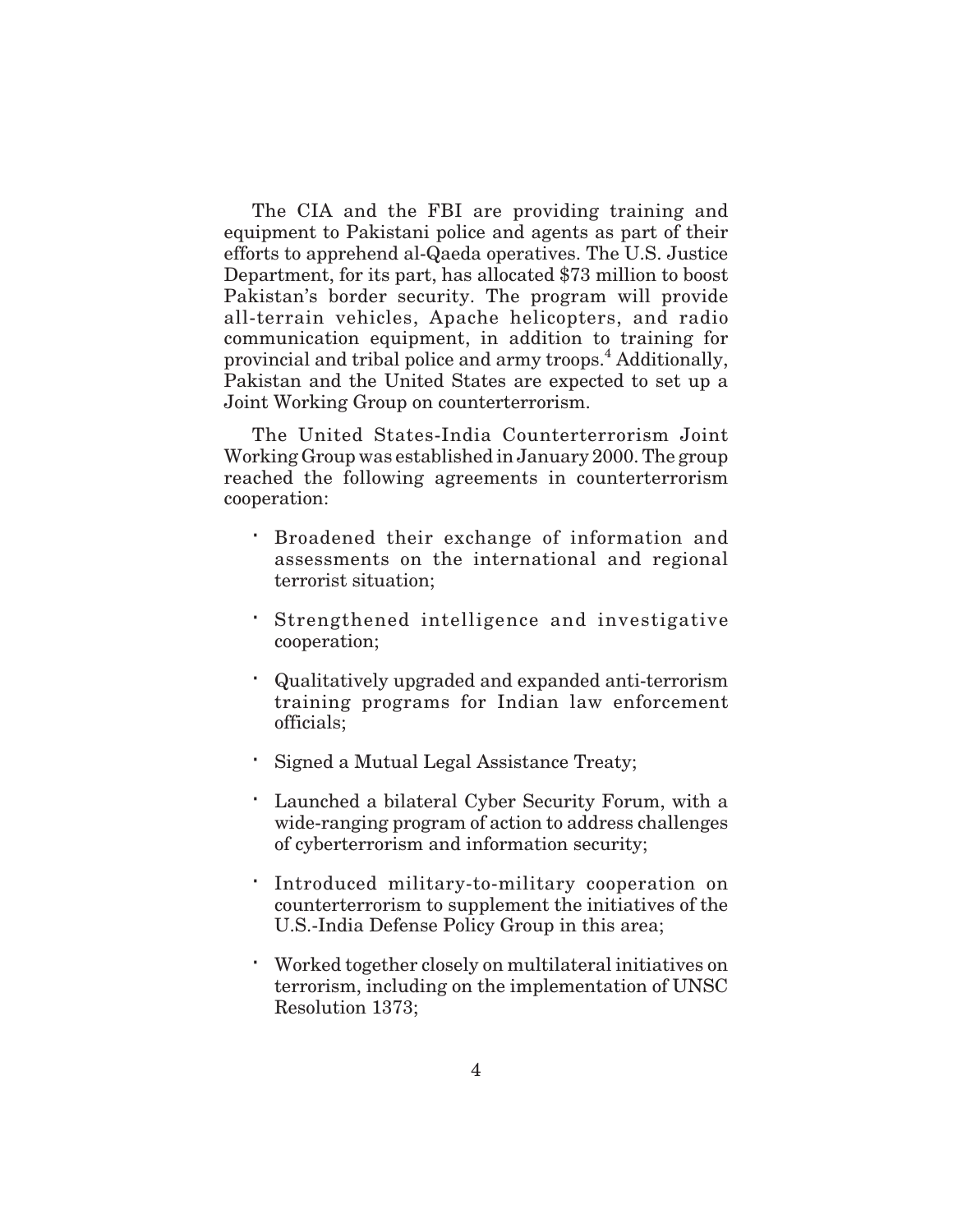Initiated dialogue and cooperation in homeland/ internal security, terrorist financing, forensic science, transportation security and border management; and,

Taken concrete steps to detect and counter the activities of individual terrorists and terrorist organizations of concern to the two countries.<sup>5</sup>

The joint anti-terrorism efforts with both India and Pakistan are, therefore, getting increasingly comprehensive and, in the case of Pakistan, have started to yield satisfactory results.

#### **Impact of a Conflict.**

The impact of a new Gulf War on South Asia, and on the U.S. standing in the region, may well depend on the duration of the war, its economic impact, and on the possible use of the war by al-Qaeda to achieve its own objectives. The prospective role offered to both South Asian countries in a post-war environment also would determine the attitudes about the conflict.

The duration of the war would be important because the longer it continues, and the more bloody the confrontation gets, the more likely it is to lead to adverse consequences both for the South Asian countries and, in the short-term, for the U.S. standing in the region. A short war, or perhaps even a rapid regime change, would be the best solution for both South Asian countries since it would mean minimal disruption in the flow of energy supplies and only a short term spike in energy prices. A short war would also most likely prevent a downturn in the economies of the Persian Gulf countries, thus ensuring that the Indian and Pakistani diaspora populations would not face unemployment or be forced to return to South Asia.

The economic impact of a longer duration conflict, possibly one with higher levels of casualties, would be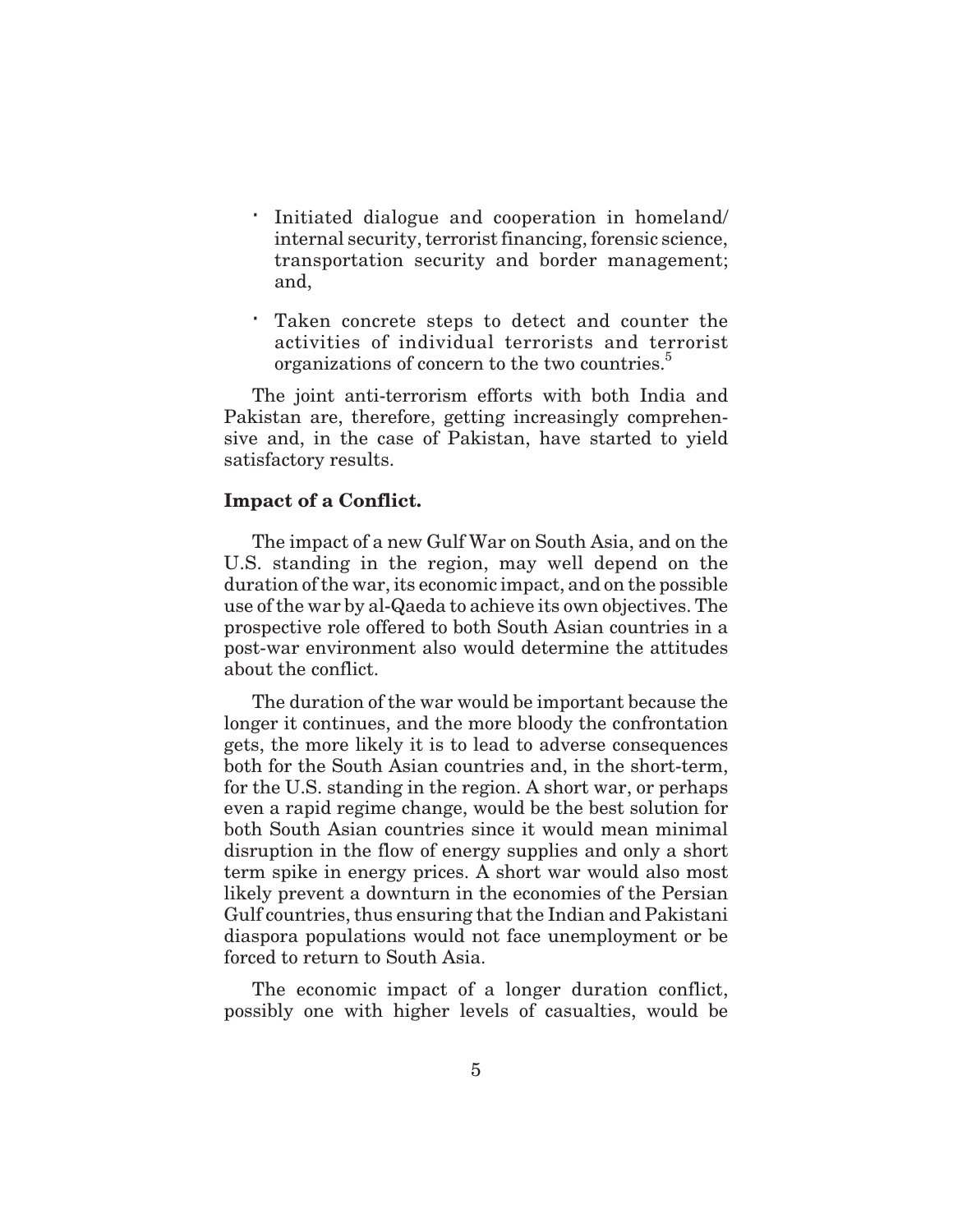traumatic for both Pakistan and India. Higher energy costs would lead to spiraling inflation in both countries and to demands for terminating further market reforms. The United States views market reforms as being critical to Pakistan's efforts to become a stable economy and, in the case of India, to develop a stronger economic relationship with the United States. A longer duration conflict could potentially force the expatriate communities of both countries, which provide valuable remittances and hard currency to India and Pakistan, to lose their jobs or, at the very least, to see a sizable reduction in earnings as the economies of the Gulf states weather the consequences of a drawn out conflict.

### **The War on Terrorism.**

As this is being written, the hunt for al-Qaeda and Taliban forces continues in Afghanistan. With it comes the real danger that these organizations could use U.S. attention being focused on Iraq to wage new terror strikes in the region. From an Iraqi perspective, terrorist incidents in South Asia, especially against American troops would complicate, but not effectively hinder, America's war effort against Baghdad. The rise of terrorist attacks must be expected, therefore, if a war breaks out in the Persian Gulf.

Additionally, Kashmiri terrorist groups based in Pakistan may use this opportunity to stage spectacular strikes against Indian civilian and military installations, thus reigniting the near nuclear conflict situation that occurred between the two countries in May-June 2002. Kashmir terrorist groups have been quite successful at ratcheting up the level of violence in Indian Kashmir whenever international attention has focused on the region.

Visits by senior administration officials, both from the Clinton and Bush administrations, typically have been marked by terrorist actions by Kashmiri groups. And the Indian government has made it clear that a serious terrorist attack, one that leads to high casualty levels or has symbolic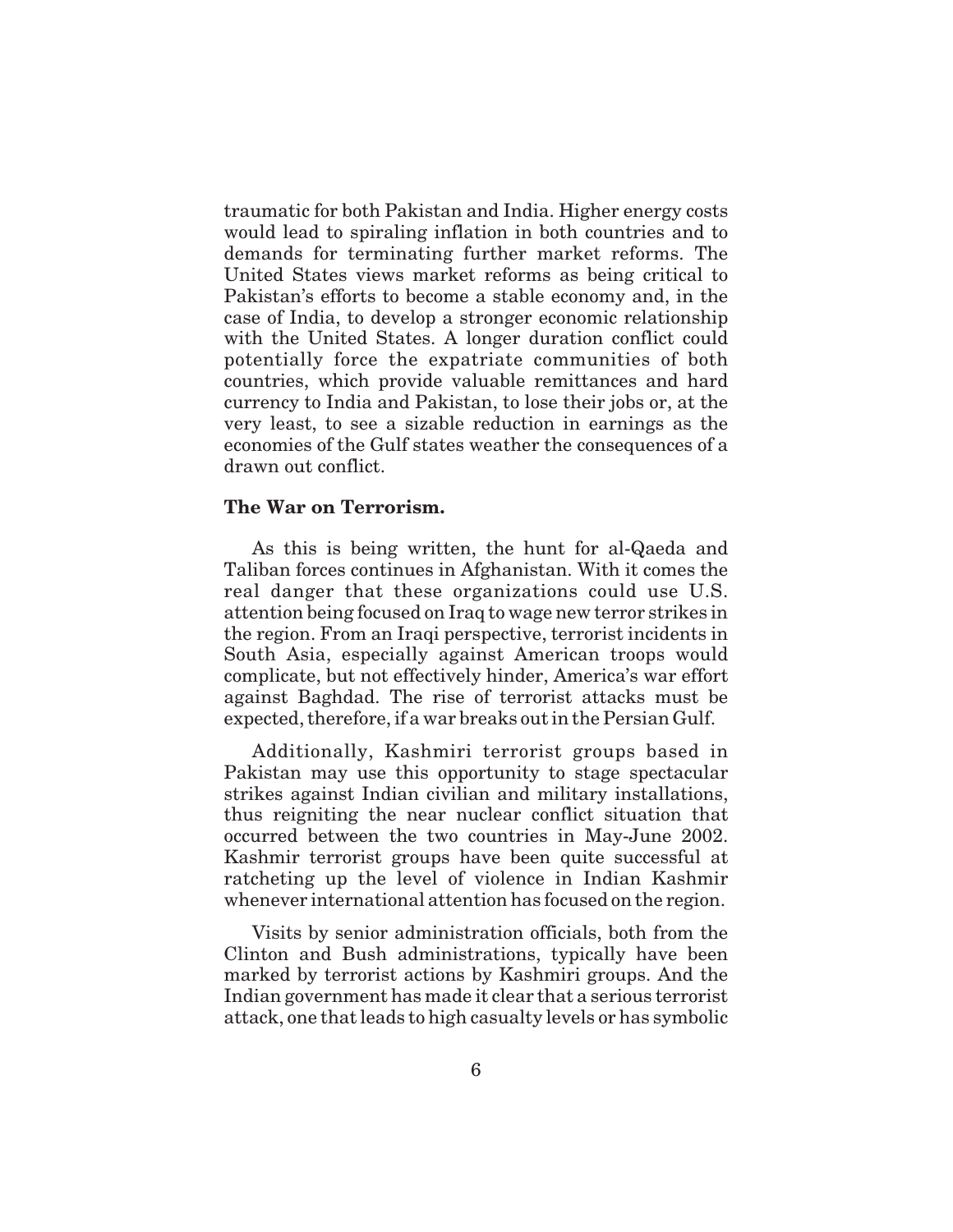value like the December 13, 2001, attack on the Indian parliament, will lead to retaliation against Pakistan. Pakistan, in turn, has signaled that it will not hesitate to use nuclear weapons in a conflict with India. The longer the conflict, therefore, the more likely the possibility of tensions rising in South Asia due to terrorist activities.

India will continue to work with the United States on the war against terror because the two countries' interests are complementary. Eradicating Al-Qaeda and Taliban, both of whom the Indian government believes have provided assistance to the Kashmiri insurgency, is in India's long-term interests. At the same time, clipping the wings of both terrorist organizations constrains the efforts of Pakistan's InterServices Intelligence (ISI) to try to destabilize the Indian political system. India will continue, regardless of the outcome of the Iraq war, to provide the type of assistance the United States needs to fulfill its objectives in the war on terror.

### **Regional Complications?**

A possible concern for U.S. military planners is that a war in Iraq may trigger a war in South Asia with India, possibly seeing the diversion of U.S. attention from South Asia as an opportunity, launching a preemptive strike against Pakistan to resolve the issue of crossborder infiltration. India is unlikely to engage in a preemptive war against Pakistan given the Indian understanding of U.S. interests in Pakistan and the belief that coercive diplomacy would better serve to fulfill New Delhi's interests. India recognizes that the United States will continue to work against al-Qaeda in Afghanistan along the border areas with Pakistan. New Delhi, somewhat reluctantly, will restrain its actions against Pakistan.

This has to be qualified. If a serious terrorist incident occurs, like the December 13, 2001, attack on the Indian parliament, then India would be under great domestic pressure to take appropriate military action against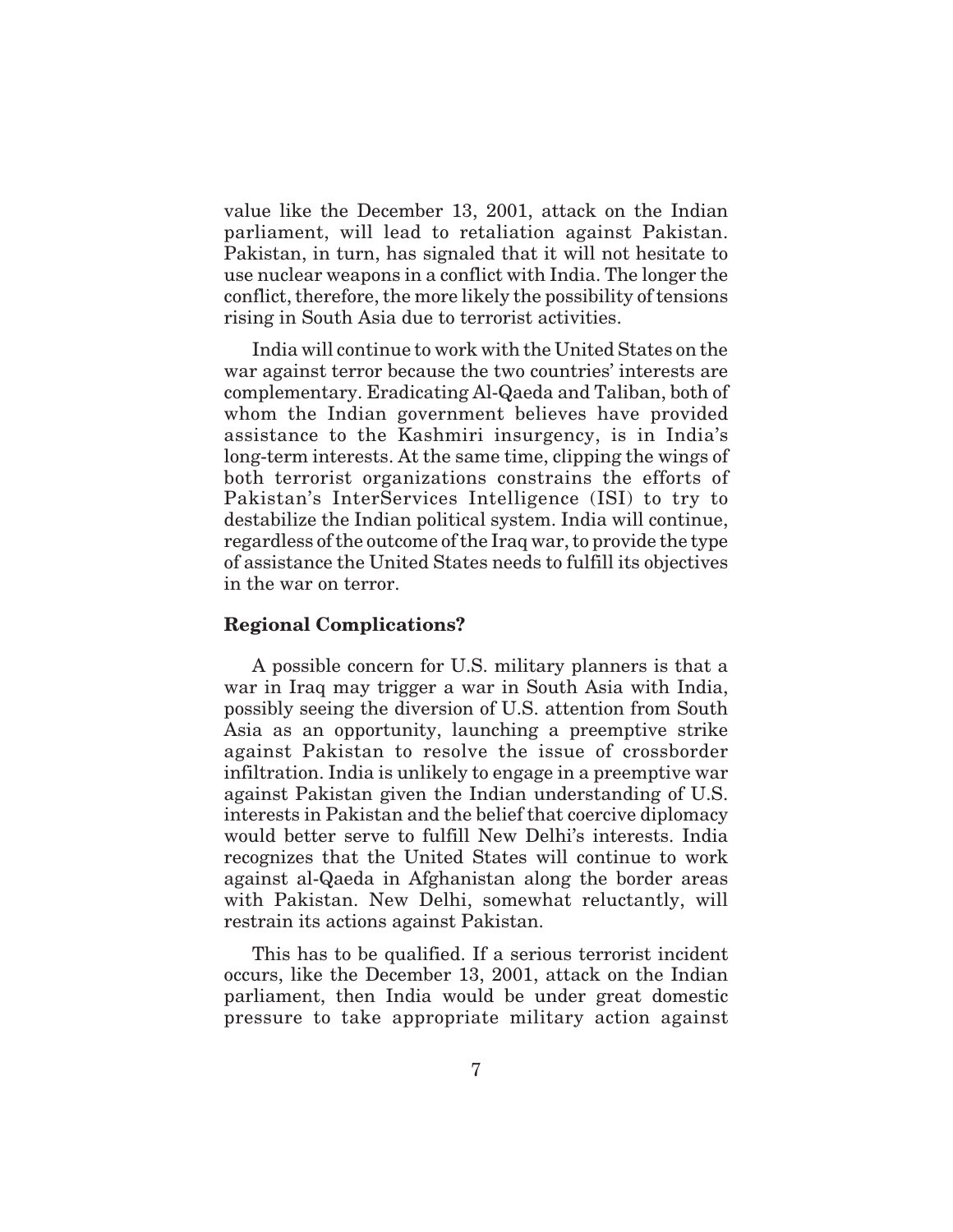Pakistan. But if the current situation continues, India would prefer to exercise coercive diplomacy—the threat of going to war—to get the United States to rein in the Pakistani government—just as the Bush administration did in June 2002 when it pressured General Musharraf to stop state supported infiltration into Indian Kashmir.

### **Participation in Coalition Efforts.**

Both countries have adopted a neutral position on the Iraq crisis, and the Indian government has gone as far as to suggest that it supports a continuation of the UN sanctions and weapons inspection approach to dealing with the problem. Once a war breaks out, however, the attitude of the both governments may change due to the events on the ground. The use of weapons of mass destruction (WMD) by Iraq, particularly against the civilian populations of the Gulf states, would see both countries provide humanitarian assistance to the affected countries. It would also remove the constraints placed by domestic constituencies on intervention because co-religionists were being targeted with such attacks.

Even then, however, it is unlikely that either country would exercise the initiative to participate militarily in the war. The fear of the military situation deteriorating along the India-Pakistan border would remain in the calculations of both countries. A more practical constraint would emerge from the limited mobility of both armed forces. The Indian Navy can stay at sea for less than a month. The Indian Air Force does not have an aerial refueling capability. Thus, by the time any forces were placed on the ground, the war could well be over.

#### **Post-War Reconstruction.**

The most likely area where both countries would be willing to participate would be in post-war reconstruction. India's role would be more significant than Pakistan's because of its large pool of educated personnel and its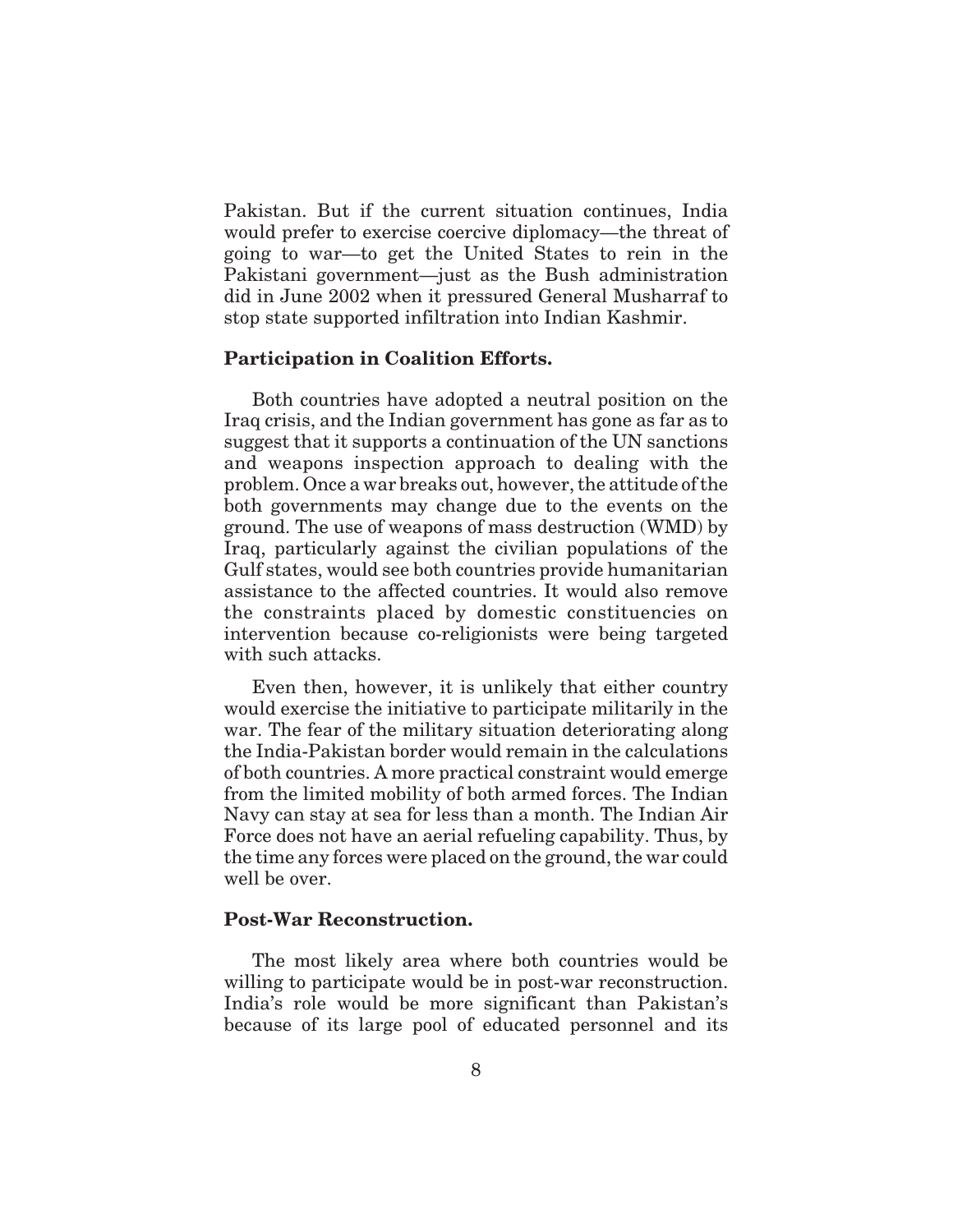long-standing ties to the Iraqi government. At the root of any such analysis is the extent to which regime change will take place in Iraq and the willingness of the United States to commit time and resources to this endeavor. If the U.S. goal is to bring about a total societal change, as was the case in post-World War II Germany and Japan, then it will require the de-Baathification of the country, a restructuring of government machinery, and purging and retraining of the military and police forces. India, particularly, could play a role in the post-war reconstruction effort in the following ways.

First, if there is a major health crisis in Iraq, Indian medical teams could provide the type of assistance required for the country to recover from a longer duration conflict. UN estimates of a worst-case scenario health crisis are that up to ten million people may be affected in a conflict.<sup>6</sup> Even if one places a conservative estimate and reduces this number to a tenth of the figure cited, it will still be a significant humanitarian crisis. The Indian government would not view its position of neutrality as being compromised by carrying out such an action.

Second, Indian military and police personnel could assist in the retraining of the Iraqi armed forces and police. If successful democratization is to take place in Iraq, the armed forces and police will have to be made into professional forces that respect the rule of law and recognize constitutional limitations. The Indian armed forces, with their long and strong tradition of honoring civilian supremacy over the military, would serve as ideal trainers of a new Iraqi army. They could also provide the peace enforcement capability that post-war Iraq will require. Indian assistance would be welcome since it would be more acceptable to the general Iraqi populace than an American force commitment to carry out these objectives. Indian forces could also remain for a longer period in Iraq, thus freeing American troops for operations elsewhere.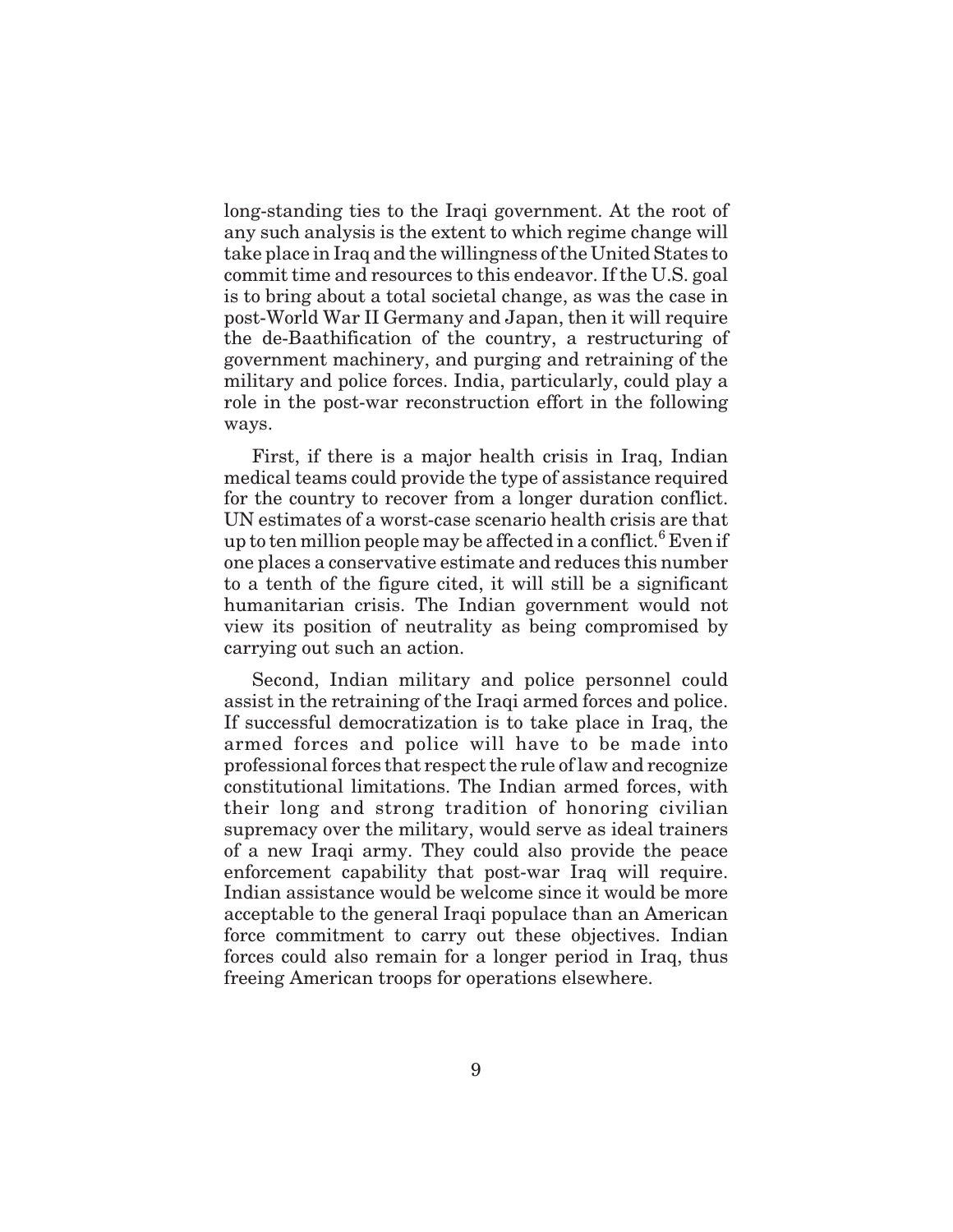### **Implications for Long-Term U.S. Strategy and Standing.**

Both India and Pakistan view the United States as their long-term partner in both security issues and economic development. Of the two relationships, the one with India is likely to be more significant since it will be based on a range of economic, political, and military concerns.

The Indian government is carrying out market reforms, pursuing a foreign policy complementary to American interests in Central Asia and Afghanistan, and attempting to develop a new military relationship with the United States. The latter goal, if brought to fruition, will see greater sales of armaments and weapons technology to India. There is also a push to have joint operations particularly in the maritime sphere. Additionally, the U.S. position in the war on terror has had significant benefits for India. The Bush administration, in May-June 2002, successfully pressured the Pakistani government to halt cross-border infiltration of militants into Indian Kashmir. Another strategic interest of the two countries that coincides is preventing the proliferation of WMD.

The Indian government views itself as a responsible state and, consequently, refuses to transfer WMD technology to other countries. India also believes that its regional security environment has deteriorated because of the transfer of WMD technology from China to Pakistan, as well as the transfer of ballistic missiles to Islamabad from both Pyongyang and Beijing. The Indian government would, therefore, view with concern an overt development of the Iraqi WMD program since it could mean illegal transfers to state and nonstate actors. The banned Lashkar-e-Taiba, which seeks a violent solution to the Kashmir issue, has, for instance, claimed that the group allegedly had control over two nuclear weapons.

The military lessons of the war, both offensive and defensive, will also shape Indian thinking on how to direct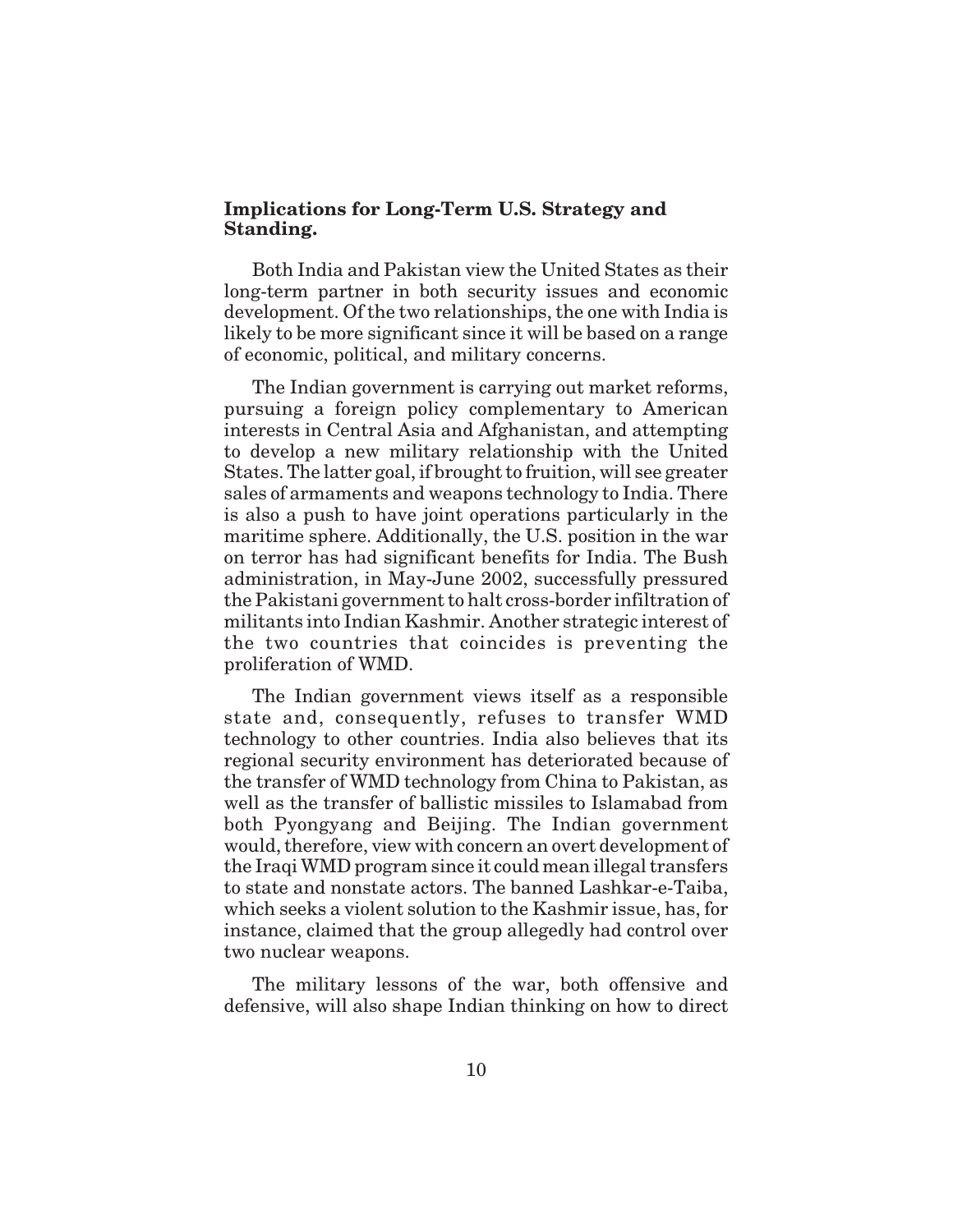the emerging relationship with the United States. U.S. offensive measures will lead to a demand from the Indian military and government to get the types of technology that made such efforts successful. Offensively, India is already expecting to test a 3000-kilometer range ballistic missile by the end of the year. The war would certainly provide an incentive for India to develop its nuclear forces but would not lead to a major, and rapid, push for conventional force modernization. India's concerns remain Pakistan and the deterrence of a Chinese attack in the Himalaya. In both cases, Indian force levels are sufficient to achieve its military objectives.

Defensively, if the Iraqis use WMD, India will press the Bush administration for assistance in getting the Arrow ABM system, as well as any other civil defense and countermeasures that the United States may employ to protect troops and civilians. From the Indian perspective, a use of WMD could be replicated by Pakistan supported insurgents in India. While this may be an exaggerated fear with respect to nuclear weapons, it may be more credible in the case of biological or chemical weaponry—although the Indians would point to Pakistan's transfer of nuclear technology to North Korea as an example of how even the nuclear taboo is being broken by Islamabad.

For India, therefore, the Iraq conflict will not change what is a serious move to consolidate and build upon the goodwill generated by the Clinton and Bush administrations in making overtures toward that country.

Pakistan, similarly, will continue to welcome U.S. interest. The short-term economic stabilization of Pakistan that followed the September 11, 2001, attacks has been implemented due to the help provided by the United States and other western nations. Pakistan's military rulers recognize that any moves towards long-term stabilization of the economy will require continued western assistance and goodwill. Iraq, in that sense, will not impact significantly on the relationship. Pakistan recognizes its limited leverage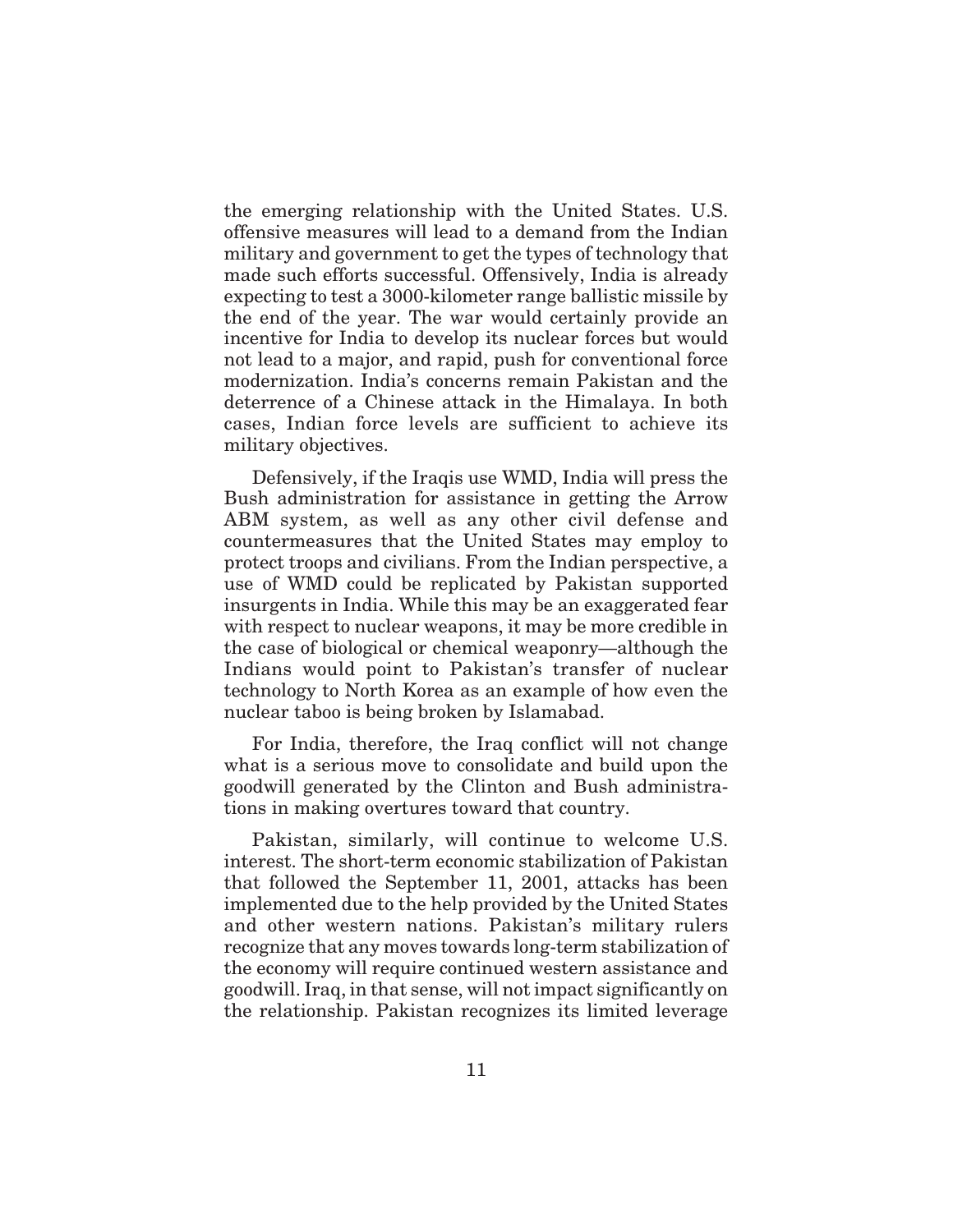with the United States comes from the ability to capture or neutralize Taliban and al-Qaeda elements. It will not, therefore, rock the boat on the issue of Middle East politics. Pakistan's economic problems, therefore, serve as an incentive for Islamabad to toe the American line.

Moreover, some Pakistanis believe that Iraq provides an opportunity for Pakistan to reap economic benefits. They point out that if anti-western sentiments rise because of a Gulf war, then Arab investors, out of a sense of anger, may put money in Pakistani banks. This is an optimistic assessment and unlikely to happen because of the precarious state of the Pakistan economy.

An alternative scenario is one where the United States has a diminishing interest in the region. This could be caused by a downsizing of forces after an Iraq conflict as the administration attempts to shift resources from military expenditure to stimulate the economy. It could also happen if a major victory in the war on terror—the capture of Osama bin Laden or compelling evidence that he is dead—occurs. But even if there is a lowering of interest, a change in the U.S. perception of India and Pakistan is unlikely. The Bush administration will push ahead with its plans to develop a stronger relationship with India, and it will also remain engaged, at the very least economically, with Pakistan.

In conclusion, the principal South Asian countries view the conflict with Iraq as one that could hurt their economies and complicate their domestic political situations. This has led both India and Pakistan to oppose the use of force to resolve the dispute with Iraq. Both countries, however, believe that they can play a role in post-war democratization. They also view a stronger long-term relationship with the United States as desirable and, therefore, will not connect events in the Gulf to these bilateral relationships.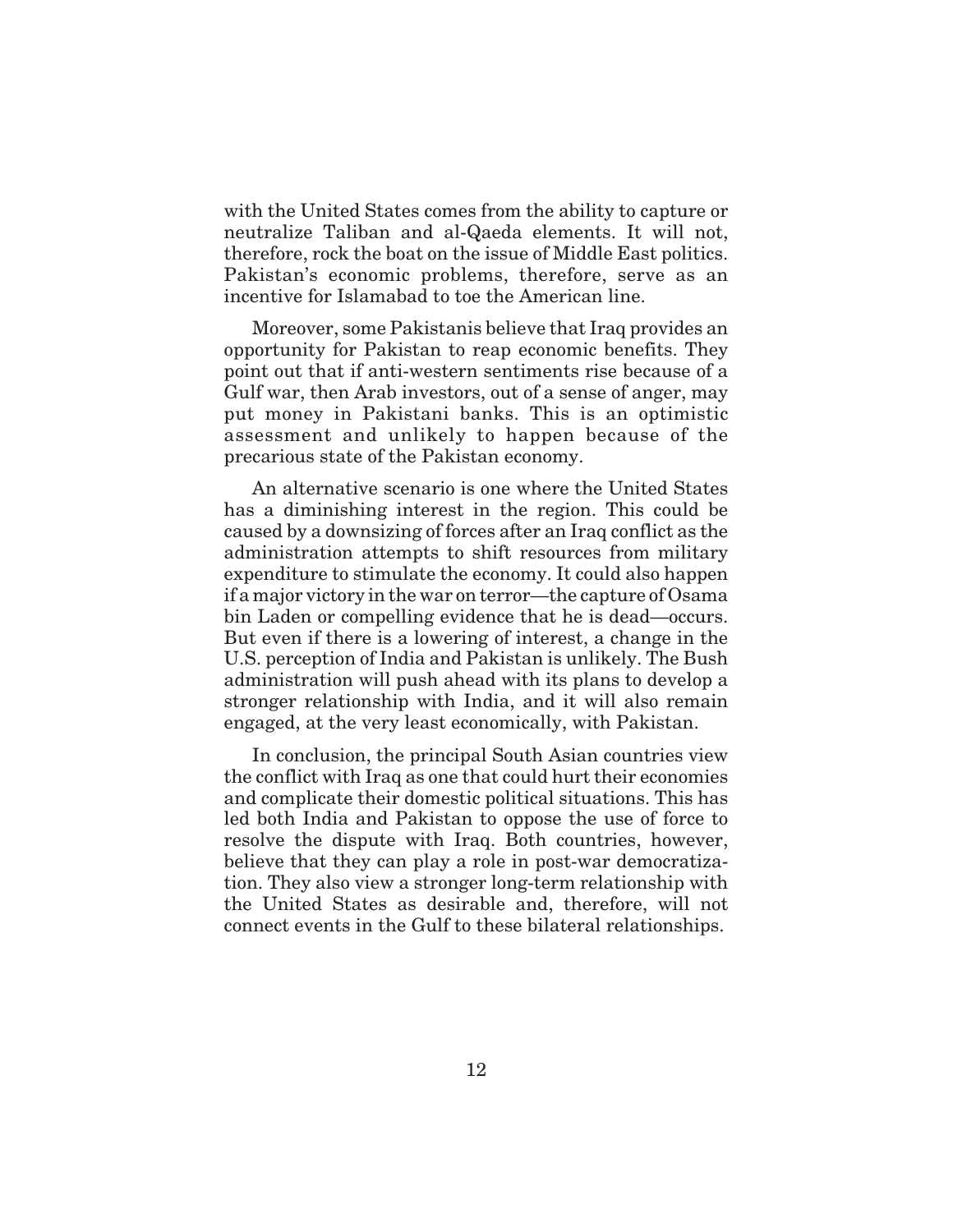### **ENDNOTES**

1. Available at *http://meadev.nic.in/ind-ter/for-med/russiain diaopp.htm*.

2. It should be pointed out, however, that the Pakistan military, which would be the major challenger to President Musharraf's policies, remains a disciplined and loyal organization that supports the current leadership.

3. "Iraq's Blowback and Pakistan," *The Daily Times*, January 9, 2003.

4. Ryyko Huang, "South Asia and the United States: Assessing New Policies and Old Problems," *Center for Defense Information Terrorism Project Brief*, May 24, 2002.

5. "U.S.-India Counterterrorism Joint Working Group," U.S. Department of State Press Statement, July 18, 2002.

6. Colum Lynch, "Iraq War Could Put 10 Million In Need of Aid, U.N. Reports," *The Washington Post*, January 7, 2003.